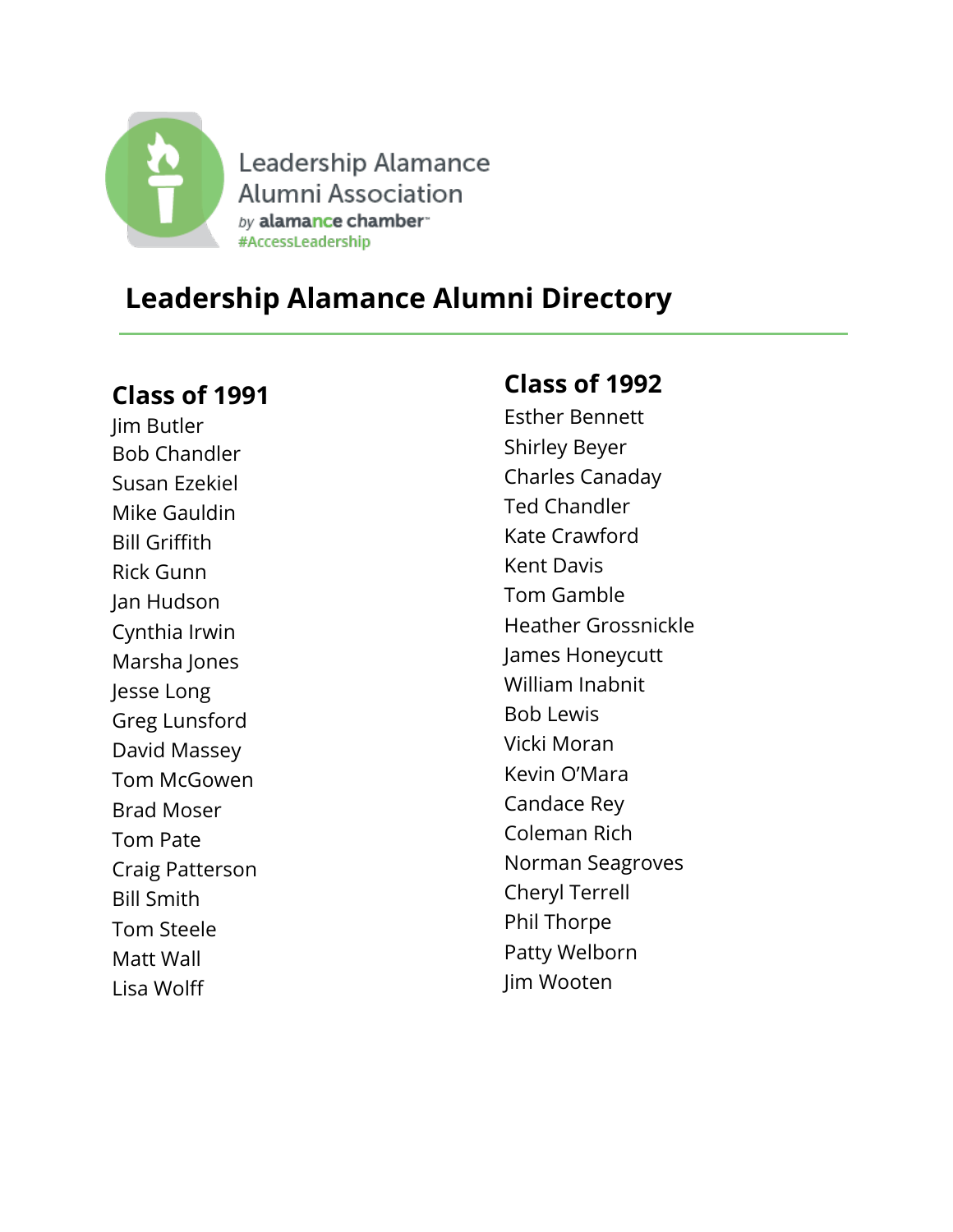Patti Bates Tom Burgess Cindy Chandler Mike Dunning Bennie Felts Eddie Gant, Jr. Dale Greeson Eddie Hill Susan Klopman G. Kemp Liles Ron Mann Tim Miles Ed Parrish Robert Register Eddie Rogers Jeff Stall Rhonda Truitt Jeff Vondy Ron Walker

#### **Class of 1994**

Monti Allison Terence Gentry Eddie Gerringer John Gibson Mark Hall Bonnie Jones Maureen McCrossan Jordan Rob Malburg Steve Maynard Lyn Moser Edna Parker Laurie Perez Tracy Pitts Mark Podolle Debbie Porch Chris Russell Ken Stafford Glen Van Fleet Steve Whitfield Scott Williams Kim Foley Wood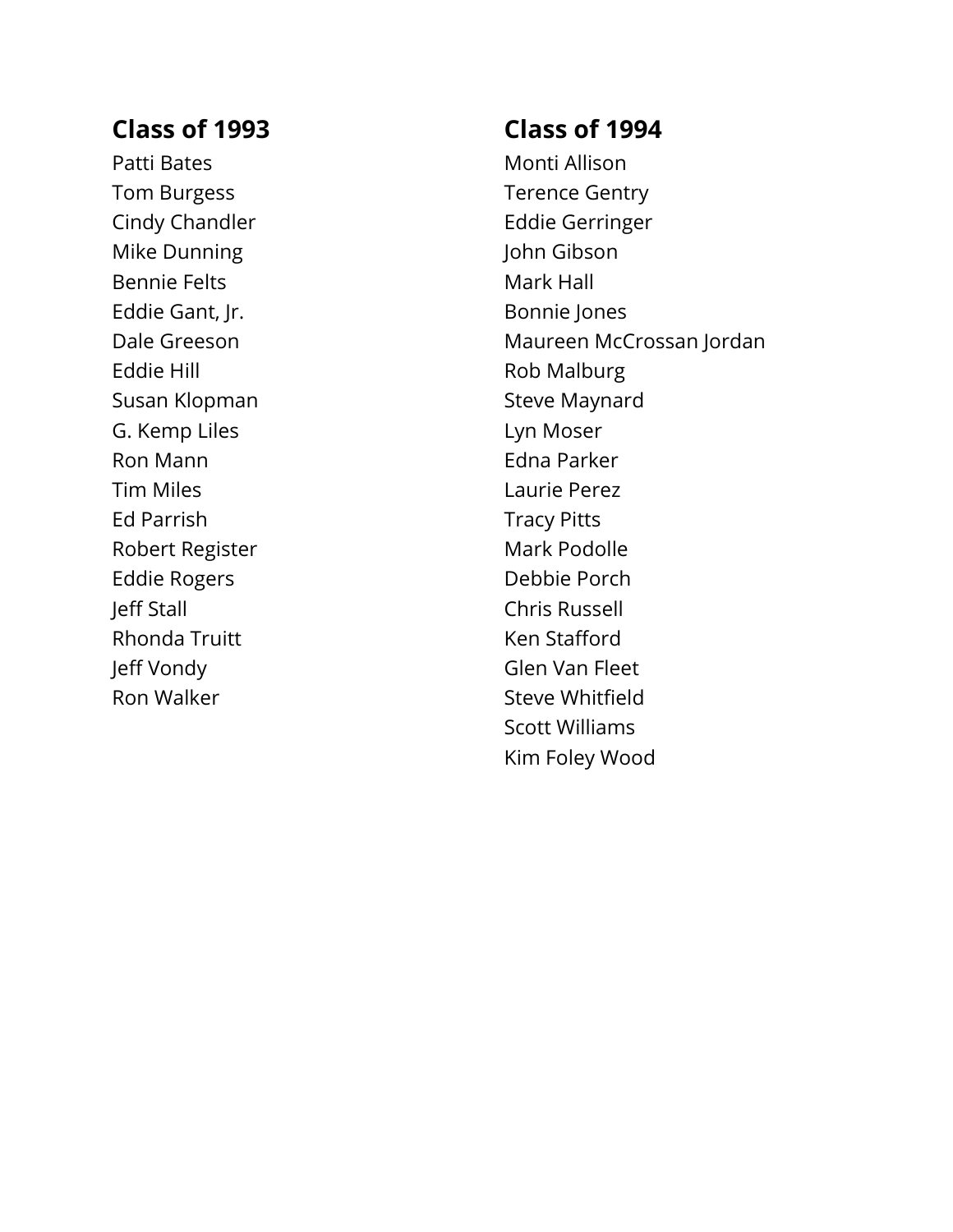Gail Barnett Deborah Blackwell Peter Blaetz Melinda Bryant-Partin Wes Budd Ken Dixon Jeanie Duncan Mickey Ferguson Peter Huley Bob Kernodle Mickey Kluttz John Maynard Becky Mock Brett Moran Jana Lynn Patterson Lisa Pennington Steve Simpson Elaine Waddell David West Gerald Whittington Dennis Woody

## **Class of 1996**

Connell Burnett Joel Dunlap Katherine Edwards Michael Gumula Laura Hale Keith Hall Vince Hankins Mark Holmes Barbara Jones Becky Loy Tammye Morgan Kaye Morrow Kenneth Mullen Scott Nance Sue Rich Linda Seawell Stephen Shoaf Ted Smith Bert Wall Kenneth Woody Gregory Yonke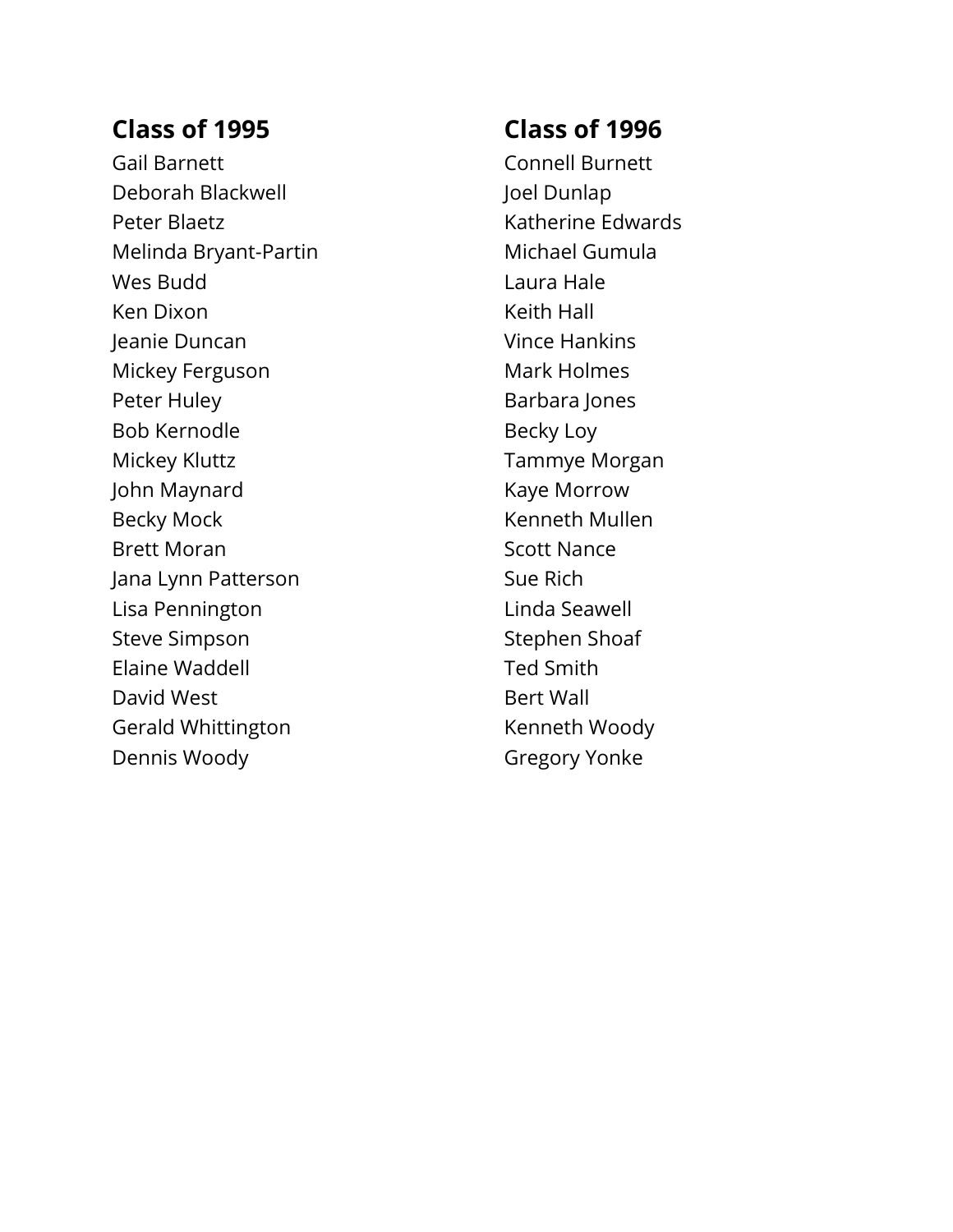Trish Anderson Scott Bean Greg Bell Anne Caldwell Ron Cardwell David Clem Donna Faucette John Gant Don Jennings Theresa Joyce Jim Joyner Paul Koonts Paula Lowe Don McBane Debra McCusker James Mills Jackie Sheffield Tom Sineath Scott Thomas Diana Walker Anna Liese Workman

## **Class of 1998**

Linda Aldridge Karoleigh Allred Bryan Anderson Doug Barnhardt James Barnwell Carl Blackwell Matt Blythe Ashleigh Moody Brown Steve Buckley Alison Ervin Joe Fisher Brad Frazier Claire Hackbarth Frank Harris Hal Hunnicut Cynthia Miller James Mitchell Jimmy Owen Judy Pennington Eric Rudd Chris Veal Cary Worthy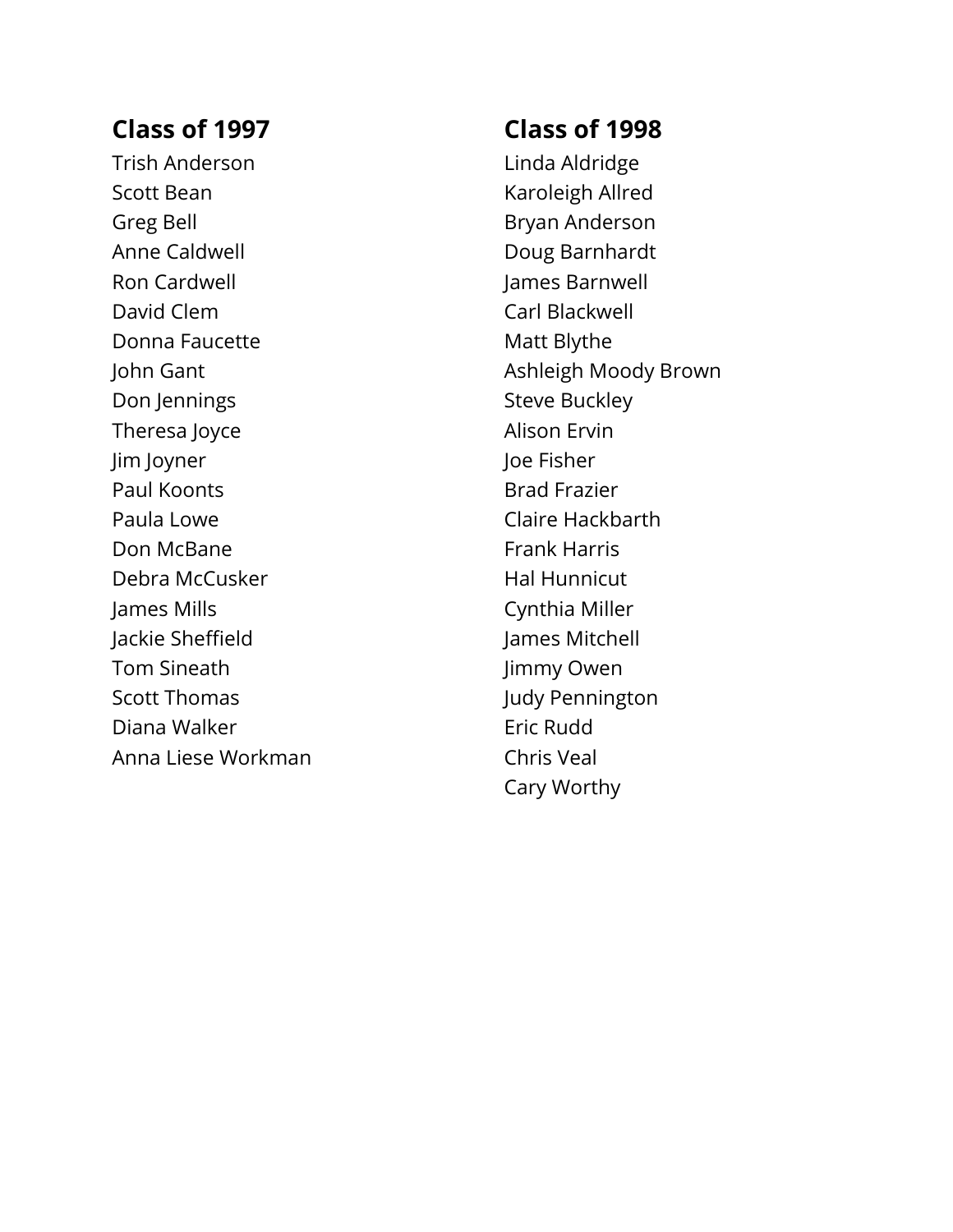Steve Barnwell Steven Bond Walter Britt Jeff Causey John Dalton Pete Erdner Tim Evans Paul Kearns Queen Love -Walker Kelly May John Nani Patti Osborne Cindy Overman Jim Pyles Alex Ritter Jay Roberts Wes Sartin Derek Steed Michele Terry Amanda Williams Deanna Wyatt Doug Zachary

## **Class of 2000**

Zack Ambrose Jerry Bailey Todd Bradley Cindy Brady Jill Britt Terri Claar Ashley Corbin Samuel Epps Paul Mauney Rene McKinney Debbie Murphy Chuck Northcutt Sam Powell Neil Roberts Caroline Rogers Phillip Smith Tori Stadler Elizabeth Stanfill Michael Sutterlin Gail Thomas Michael Vaughn Hilary Whitaker Ed Wilson Tammie Young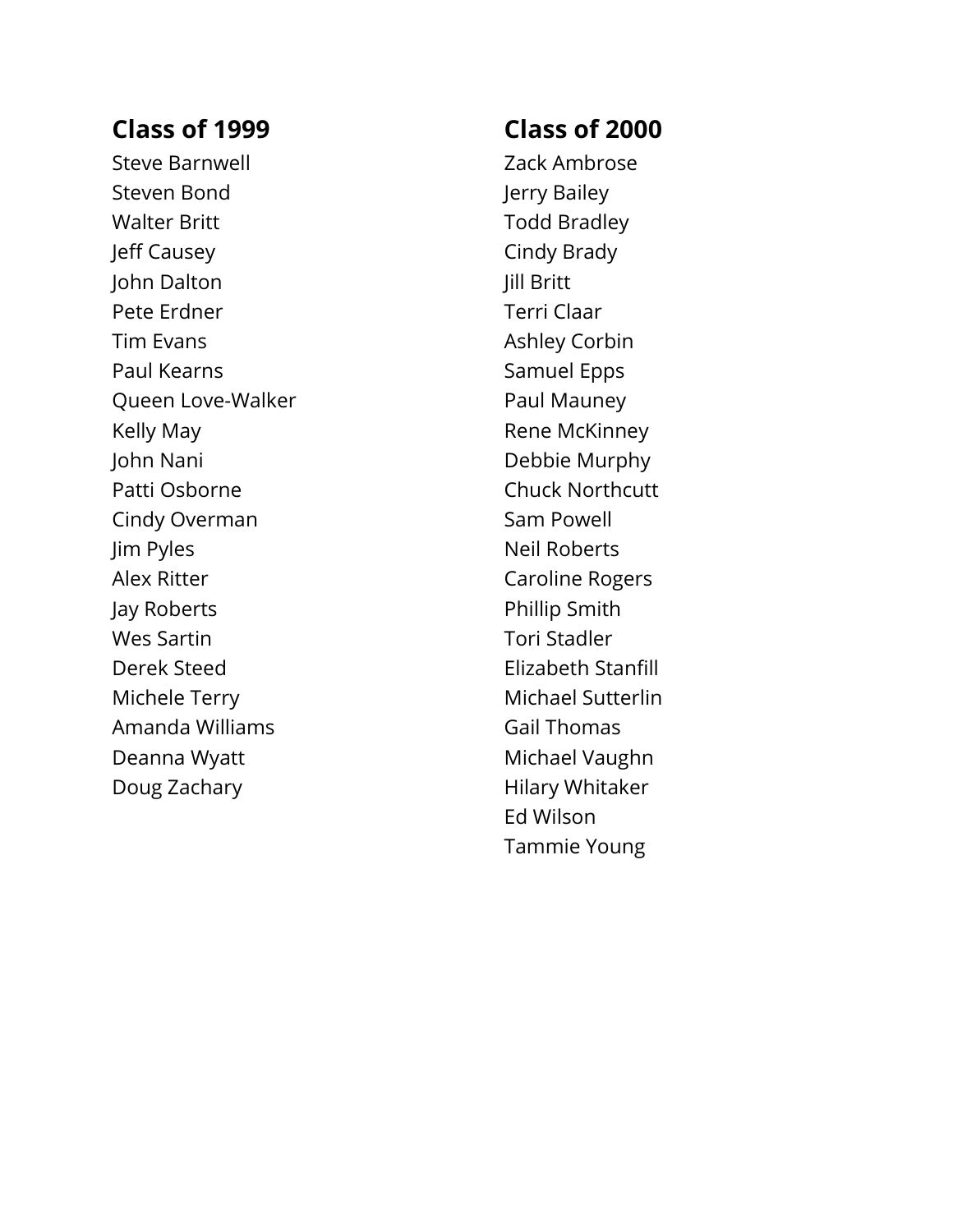Anne Haberly Baker Matt Bivins Susan Brooks DeLisa Varner Dalton Dan Danieley Janyth Frederickson Mike Gee Craig Harmon Jenni Holliman Joe Kalo Teresa Mansfield Peter McDaniel Jim McGill, Jr. Amy Pearson Edward Perkins, Jr. Robin Pettigrew Ellen Pinkerton Keith Pleasant Scott Rhodes Alex Rossato Angie Burrow Sterlin David Stuart Nancy Whitfield Katie Wilburn Jeffery Young

## **Class of 2002**

Joe Ciriano Vickie Coon Caroline Durham Rick Fisher Ryan Hales Jeremy Hartle Michael Hebert Kim Hinsdale Wesley Keith Randy Kerns Michelle Knight Jim Lowe Mike Magoon Sandra Moulton Bob Parrish Ward Patillo Ruth Pruitt Raymond Rufer Scotia Saunders Michael Scott Heather Stuart Lynne Tufts Doug Uhler Taylor Wilson David Wyatt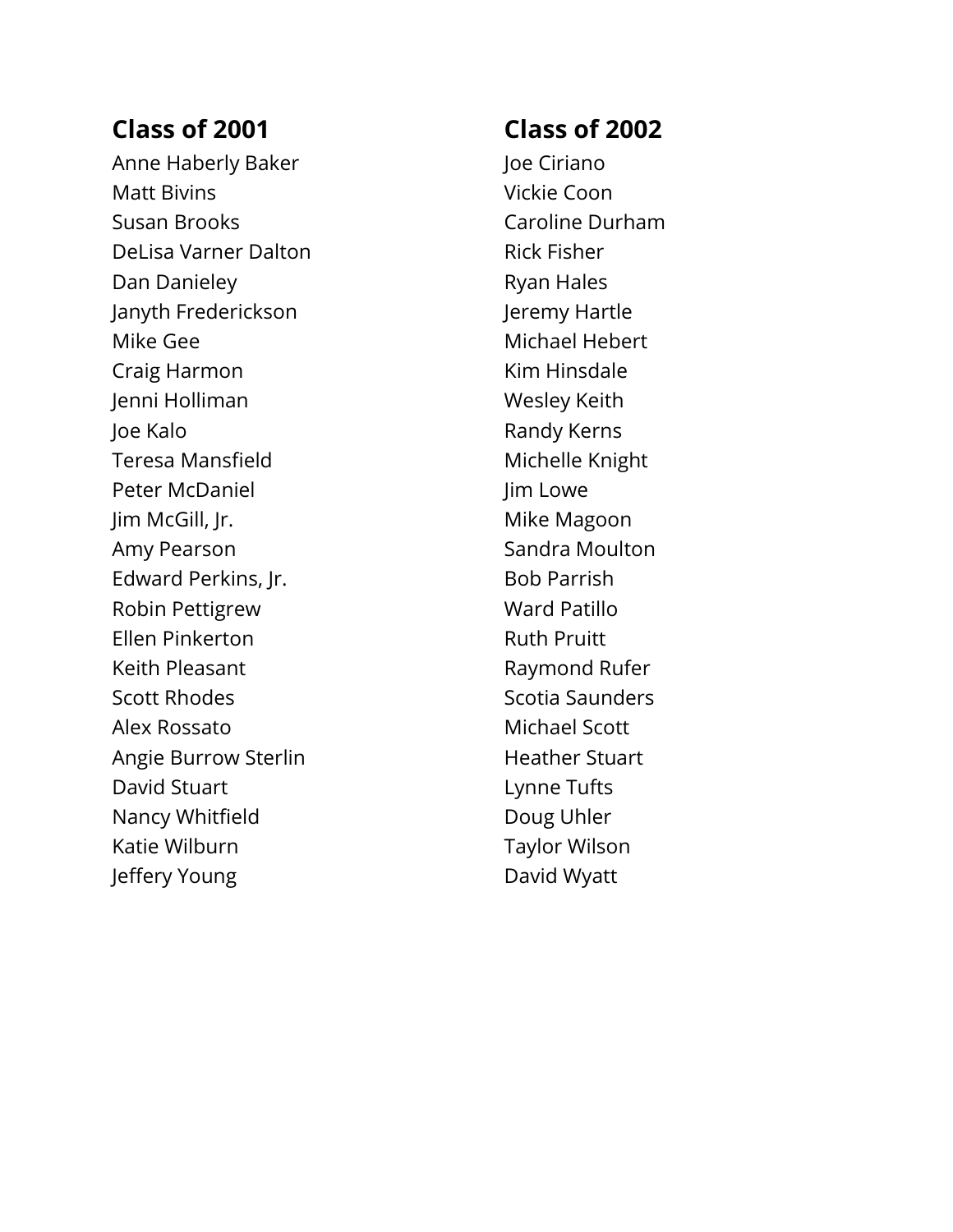Lorrie Andrews Lee Barnes Charlie Brown Doug Brown Shannon Cross Teen Elder Bryan Hagood Patrick Harman Dominque Ireland Trudi Isakson Lee Isley Donna Jones Mitch King Matt Lawrence Cheryl Lawson Donna Muchmore Jamie Nelms John Peterson Heather Renshaw Bridgett Smith Peggy Teague Janet Yarborough Greg Zaiser

## **Class of 2004**

Linda Allison Terri Andrews Patricia Brewer Bonita Brown Bud Catoe Brett Cobb Erin Cockman Vanessa Diggs Bill Fahrner Pamela Grantham Marcene Graves Stephanie Henly David Hooper David Magee Michael Massey Cornelius Muller Rebecca Parks Debbie Parler Gene Perry Shannon Peterson Stephanie Pierce Walter Ray, Jr. Ricky Reid Ebher Rossi Beatrice Sanford Hal Scott Gregory Westcott Carl Wilburn Teresa Wood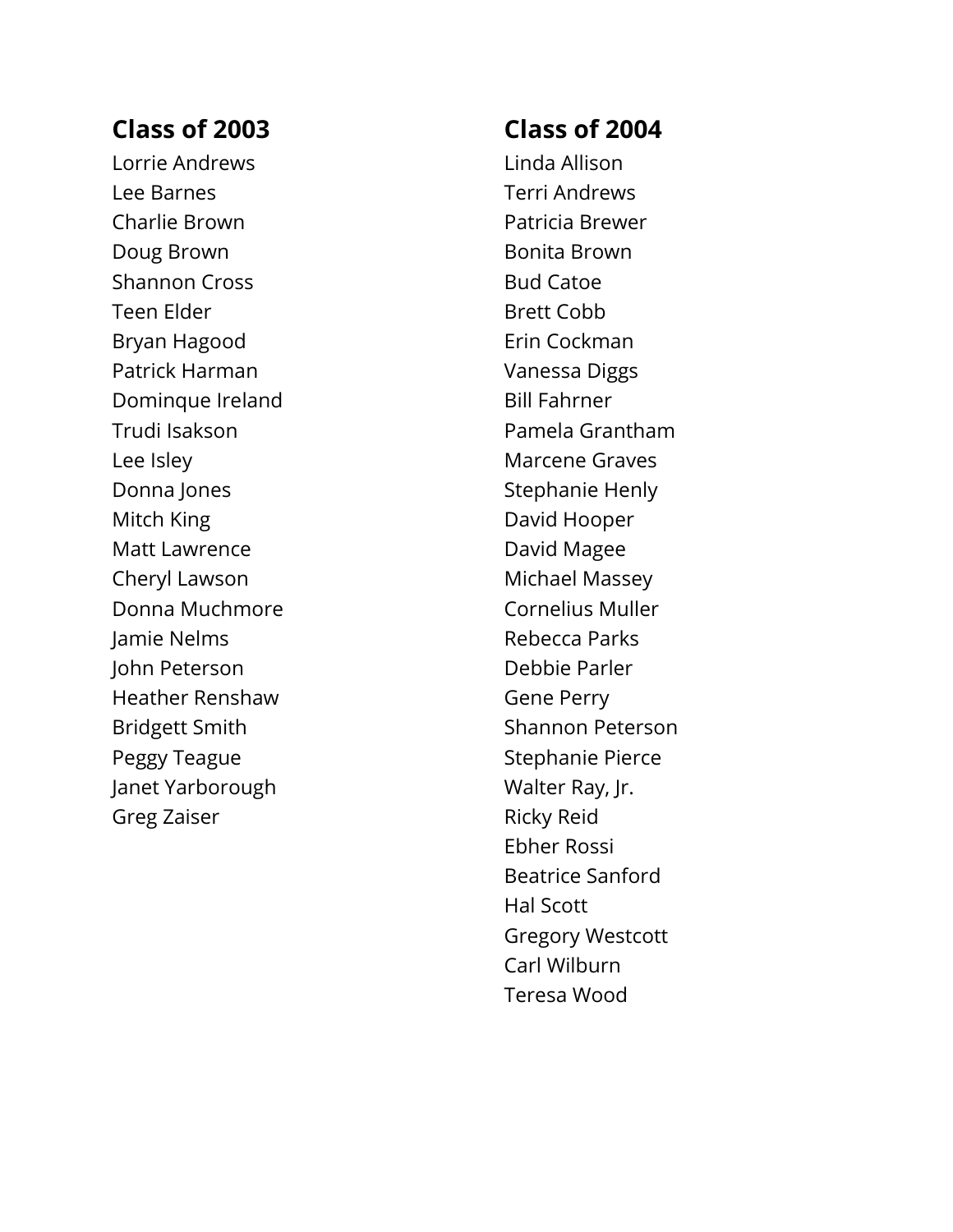Diane Amos John Anderson Milele Archibald David W. Beal Patsy B. Byrd Joy Ciriano Robyn Clark Mitzi Covington Zac Creech Kevin Crowder Clement Emehel Arthur Fadde Robert C. Giles, II Amy Gilmore Latawyna Hall Michele Harris Daniel H. Kuhn, Jr. Reginald Lips comb John Marens Brenda Miles Stephanie Page Mark Reynolds Scott Rubright Ande Shoe Jennifer Stout Dwayne Tesseneer Keith Thomas Edward Woodall Joyce Wyrick

## **Class of 2006**

Nathan Adams Irene Barbee James Blue Kim Butler Dorothy Cilenti Adrian Daye Pamela Duckworth Bob Felts Bonnie Honeycutt Irene Hunter Lark Johnston Linda Lowery Chuck Mancillas Lisa McBroom Gail Moore Zachary Morgan Kathy Murray Heidi Norwick Eric Panknin Patricia Rhodes Casey Roberts Noah Sanders Beverly Smith Steve Smith Muriel Tarpley Lonnie V. Hal Walker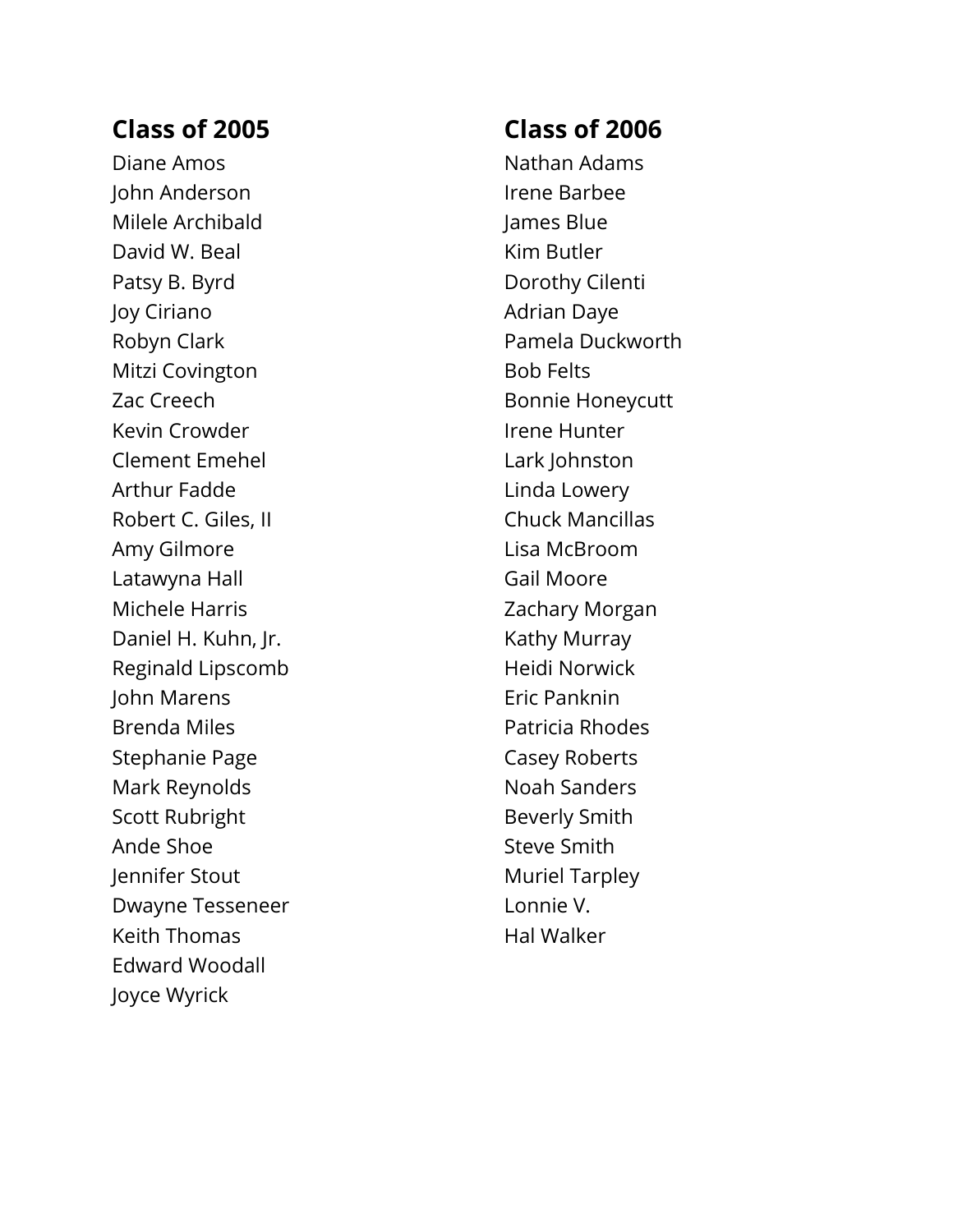Andrea Albertson Lisa Bason John Beshel Chris Clemmons Chris Collins Robert Cox Lisa Dodson Lisa Flynt Preston Hammock Derek Jones Cheryl Massey Griffin McClure Mickey McGinn Cindy Montgomery Marie Murphey Geoffrey Oertel Molly Orndoff Michelle Poole LuAnn Rice Monica Robinson Julie Schafer Greg Seel Elizabeth Thompson Tavores VanHook Tracy Whitesell Donna York

#### **Class of 2008**

Marti Asher De Ann Cobb Mike Davis Brian Faucette Mary Faucette Tracey Grayzer David Harman Diane Heath Heather Jordan Vivian Langley Robert Maddr y Brandy Marchisello Jennie Matkins Robyn McAdams Libby Merrill Mary Morrison Kenneth Page Barbara Pagliari Suzanne Phillips Tony Roper Andy Sharpe Granville Simmons Kathleen Treadwell Reginald Turner Cindy Watkins Blair Wilburn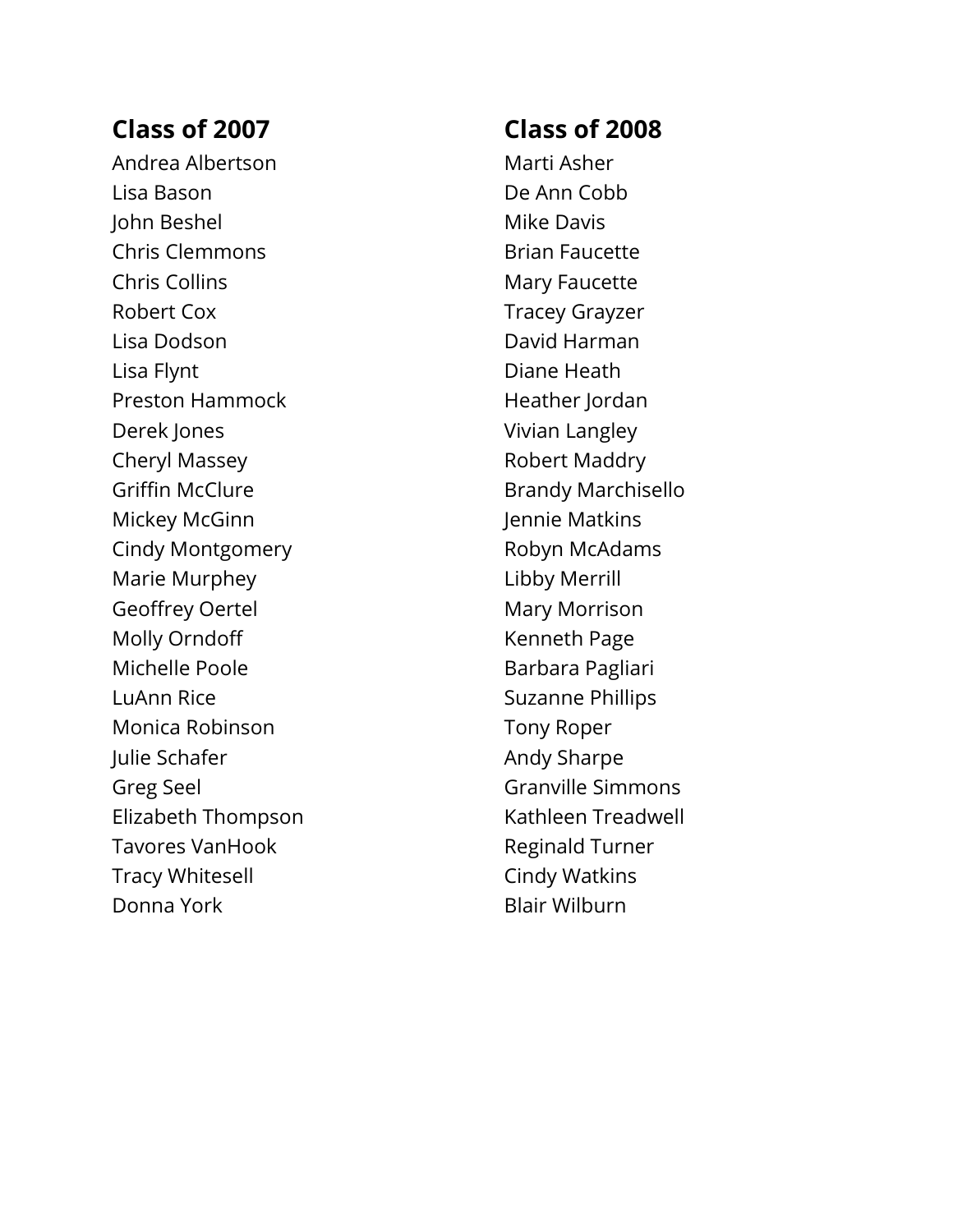Brett Atkins Amanda Burgess Laura Coffee Mandy Eaton Jenny Faulkner Misty Fleming Allison Gant Stacey Higgins Joy Isley Weaver Johnson Scott Jones Caroline King Jimm McElroy Antoinette Moyer Todd Owens Jeff Prichard Scott Reavis Phillip Smith Elizabeth Standafer John Treadwell Thomas Vecchione Robin Wintringham Jordan Wood

## **Class of 2010**

Kara Adams Jamie Athas Tina Avant Lisa Banks Beth Brehler Donna Fogleman Mary Godley Matthew Huneycutt Amy Jones David McDevitt Steve McGilvray Susan Meisenbach Ryan Murphy John Nixon Jennifer Oliver Doug Pierce Cheryl Ray Sheree Roberts Laurie Sawyer Jim Self Rans Triplett Bruce Walker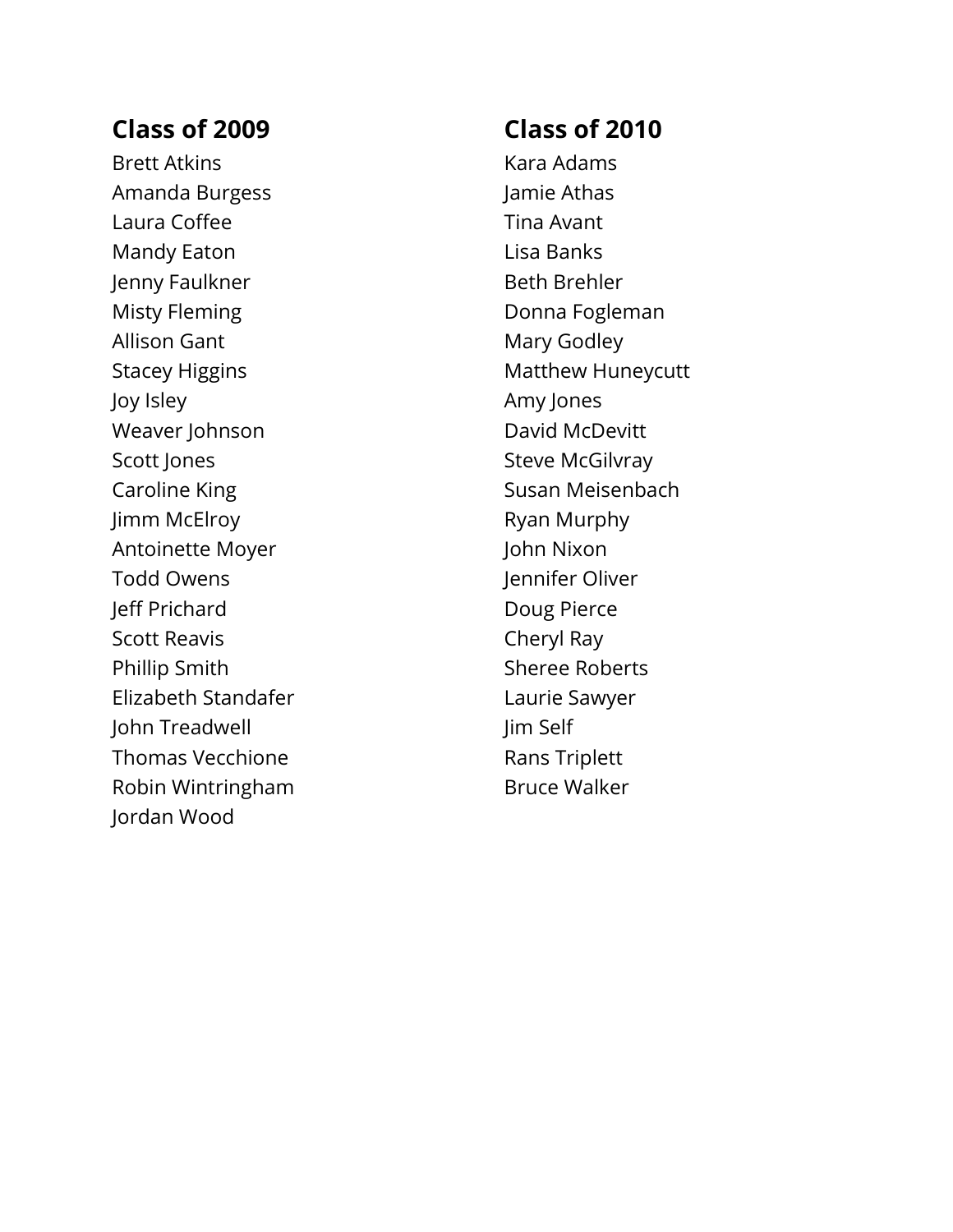Arasi Adkins James Amidon Katie Boon Rachelle Bryant Aaron Davis **II Evans** Willy Fisher Brendan Fitzpatrick Ross Gravely Reagan Gural Reed LaPlante Brendle Leggett Brian Long Kathy Maines Eric Miedema Tammy Minnis Anne Morris Alison Morrison-Shetlar Billy Pennington Joanne Pizzuto Cathy Proffitt Nikki Ratliff Stuart Sioussat Cara Sweat Marissa West Mary Wilson

## **Class of 2012**

Jill Auditori Tammy Beck Haywood Cloud Dusti Daniels-Duke Mark Doane Amy Fleming Micah Fox Allen Gant III Michael Glick Marcy Green Kathy Hackshaw Charles Harding Mary Margaret Harris Jamaal Hill Linda Jones Ben Nye Dave Parker Meredith Peffley John Pitts Betty Robertson Aaron Rose Carlyn Sautter Kevin Stuart Michael Swanger Brett Taylor Julie Thomas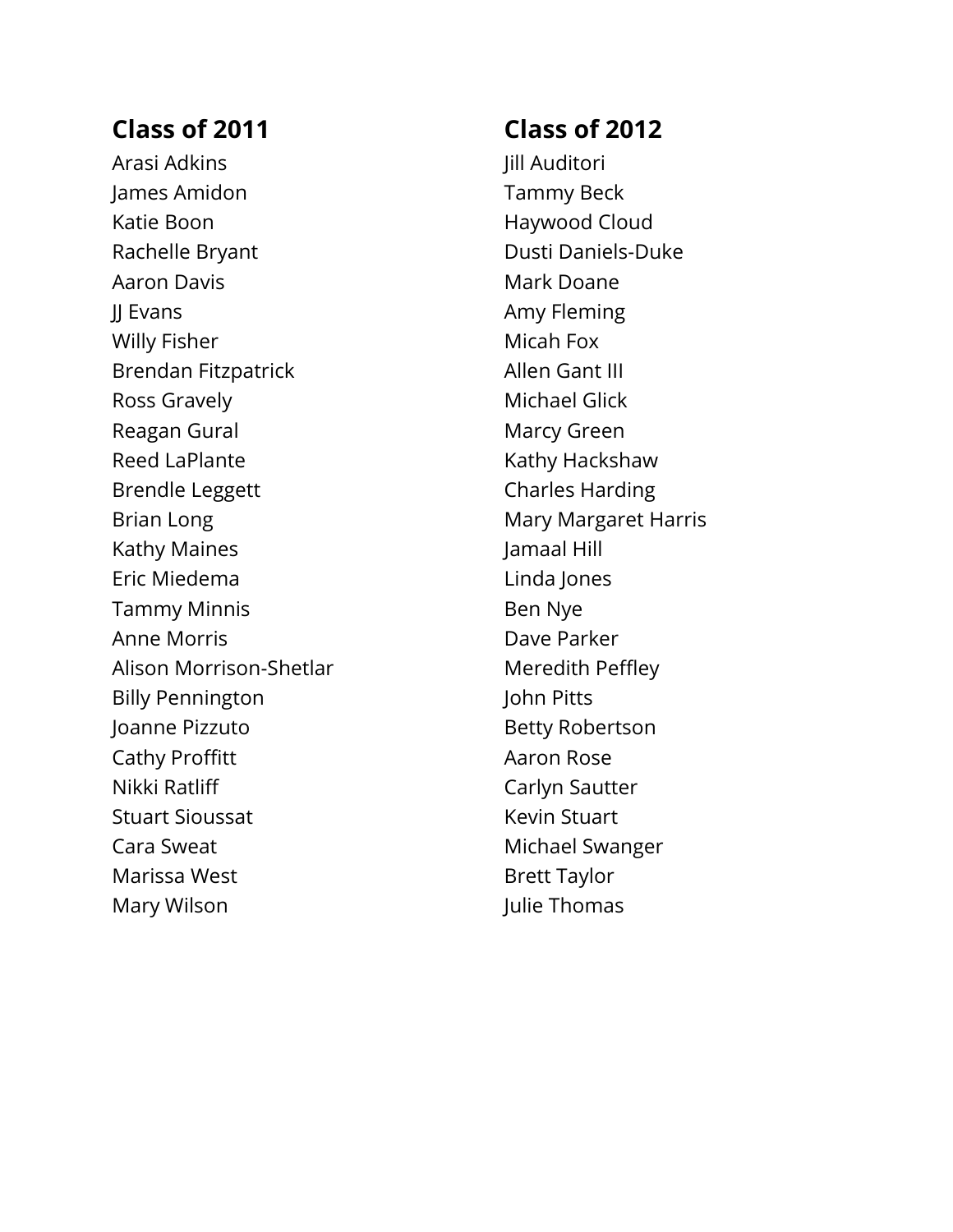Deborah Adams Brian Barringer Karen Bartles John Bigelow Rachel Blunk Kelly Carlisle Justin Church Muzette Coffee Lynn Crabtree Paul DiEdwardo Tel Fehlhafer Leslie Fields Lisa Fox Sarah Hamlett Myra Handy Patrick Harrison Jillian Issac Brandy Kukielka Dawn Madren Caleb Massey Duffie McKee Ashley McKenna Tammy Myrick Cathy Pinter Dan Seiler David Stephens William Stout Carrie Theall

#### **Class of 2014**

Brittany Akouala Laura Collins Lauren Cook Liza Coombs Brandon Crawford Manuela Espinosa Allyson Fargis Dennis Franks Mary Thomas Gilbert Melissa Guilbeau Becky Holt Angela Hunter Jessica Johnson Linda Malone Jennifer Medlin Charles Moore Allyson Norton Paul Raker Elizabeth Read Peggy Reece Tracy Salisbury Kimberly Scales Carrie Sheets Kellie Smith Lori Smith Margaret Ann Stubblefied MJ Wilkseron Ashley Williams Lynda Wolfe Zach Young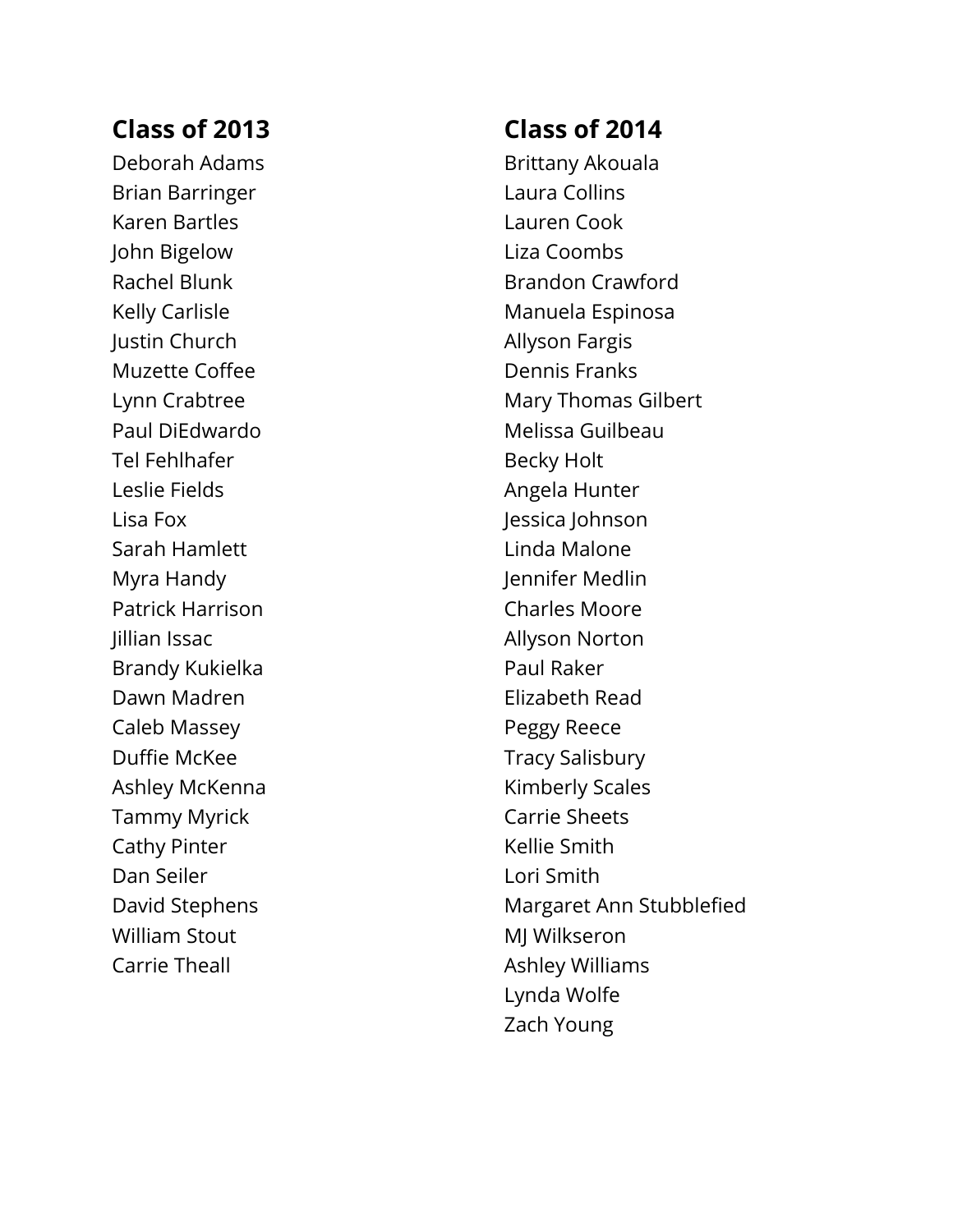Patti Alderman Suzanne Allen Ian Baltuti s Robert Brown Jeff Clark Kristie Coffer Beth Danford Amy Davis Steven Foster Leanna Giles Kelly Inman Tara Kepley Susan Kirkland Megan Kluttz Virginia Lewis Frankie Maness Carol McBroom Kimberly Mullis Bryan Norris Phillip Norriss Cliff Parker Maggie Pinson Shannon Pointer Ann Bradey Sapp Lori Seiler Wanda Smith Jeff Smythe Dave Soper Julie Thomas Barrett Thompson Susan Watson Bonnie Whitaker

## **Class of 2016**

Kelly Blackwelder Andrew Bernard Carrie Brice Jason Cole Kim Crawford Lisa Delphias Chelsea Dickey Robin Finberg Heidi Fisher Chris Gaddis Brian Grajzar Steve Hadden Carol Harris Emily Jaffe Roger Kinley Cathy Lamb Julie McAteer Scott Mendenhall Jonathan Miller Karen Mills Ryan Moffitt Patrick Murphy Alice Ray Bob Ring Jim Rocheleau Michael Shortall Jennifer Stovall LaKisha Tharrington Rachel Walston Kim Williard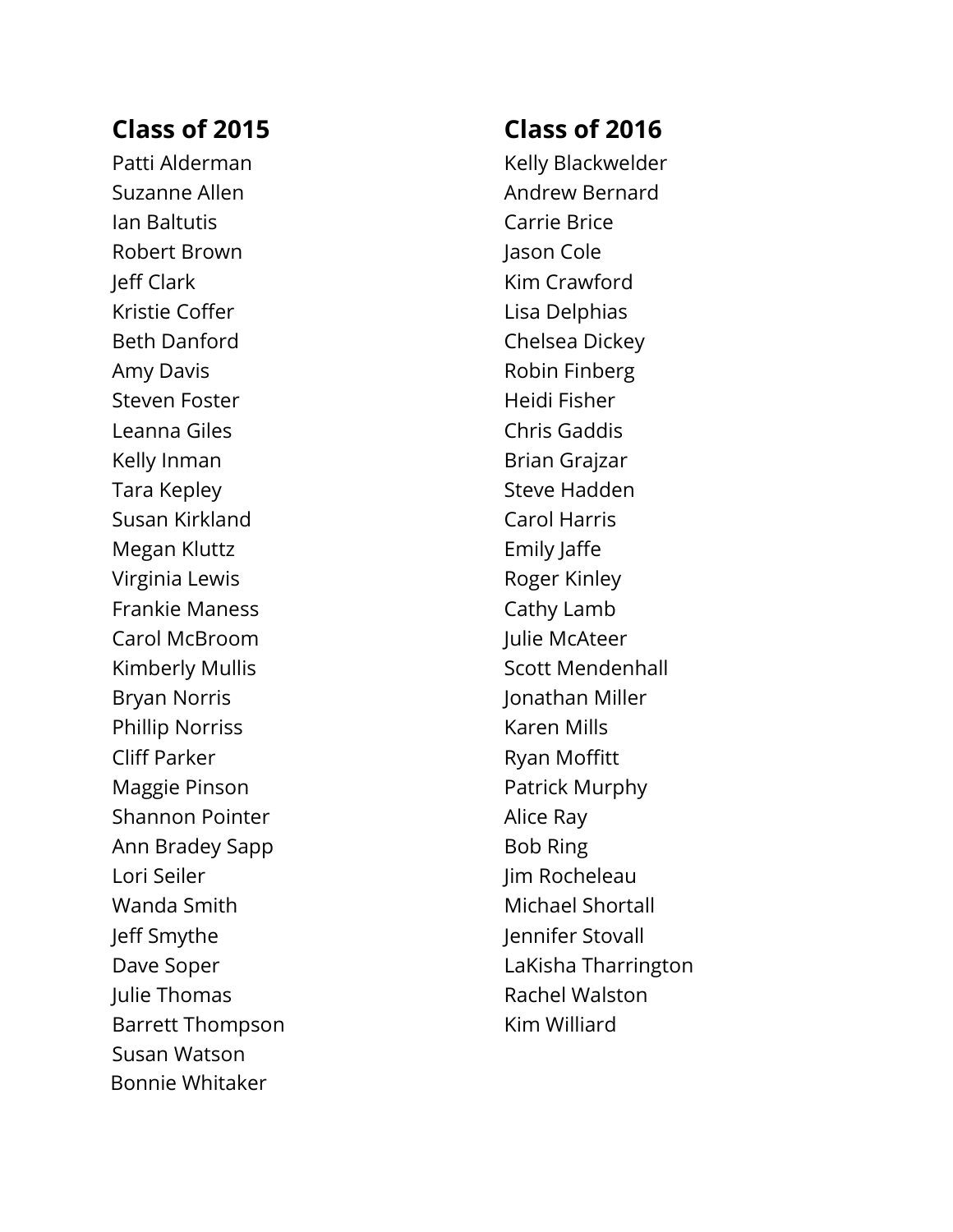Caitlin Vatikiotis-Bateson Hardin Watkins Dwayne Winston Lorraine Barwick Brian Becmer Matthew Antonio Bosch Chris Bryan Angela Cole Teresa Cooper Shannon Dennison April Durr Greg Ellington Miranda Ervin David Frazee Patrick Hennessy Rodney Herring Ruth Koester Evette Law Jessica Lightner Emily Lott JimmiAnne Lowe Laura McDaniel Melinda McGuire Nathan Page James Perry Sean Poole Kelly Roberts Chris Rojas Melissa Shannon Mario Singleton Sue Smith Brandi Tipton Angie Tingen Craig Turner

#### **Class of 2018**

Peter Bishop Robin Bowers Michael Brewer Wendy Cates James Crowder Bret Currie Ashley Davis Andrea Eldridge Marcus Elliott Brandon George Tim Gray Angie Hall Brad Harmon Dana Hatchett Julie Hodge Jennifer Hudson Taylor Hunt Renea Jones Kris Kloepping Tracy Lee Lawrence W. Lee III Jessica Pasion Brock Pitts Jason Rogers Tony Rogers Neil Shoffner Ken Smith Gavin Stevens John David Wagner